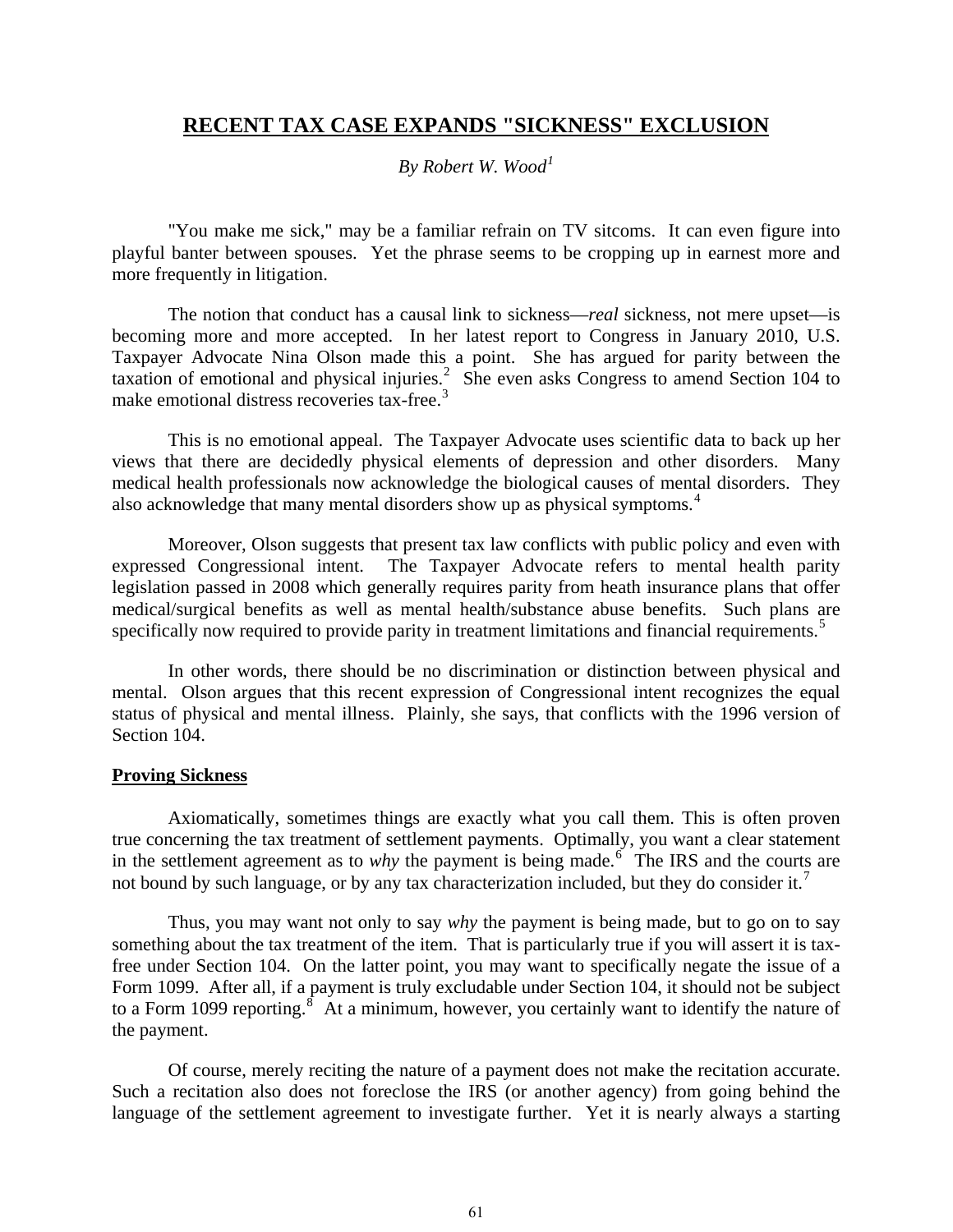point.<sup>[9](#page-8-7)</sup> Sometimes it is the ending point too.<sup>[10](#page-8-8)</sup> In the vast majority of cases, in all types of litigation, therefore, you should try to agree on such language.

Much litigation involves not one claim, but many. There may be multiple payments made to resolve multiple claims. That is why it is often appropriate (and sometimes downright necessary) to allocate a gross settlement payment among multiple claims, sprinkling dollar amounts among several categories. Armed with the facts, the discovery responses and pleadings, it is normally possible to develop a range of alternatives for such an allocation.

Optimally, this is done prior to (or as a part of) settlement negotiations. Sometimes I've had to do it after a settlement, and sometimes at tax time the year after the settlement. There can still be principled ways to allocate a recovery after the fact, but it is always better to do so before the settlement is finalized.

#### **Recognizing Sickness**

The recent Tax Court decision in *Julie Leigh Domeny v. Commissioner[11](#page-8-9)* is an important new case helping to expand and clarify the scope of the Section 104 exclusion. Like most Section 104 cases these days, *Domeny* arose out of an employment dispute. Domeny commenced working for Pacific Autism Center for Education (PACE) in 2000. Four years before that, she was diagnosed with multiple sclerosis (MS).

At the onset of her MS, she had a variety of physical problems, including numbness, fatigue, light-headedness, vertigo, and sometimes a burning sensation behind her eyes. Due to side effects from the prescribed treatment, she chose to manage her symptoms without medications. In fact, one reason she took the job with PACE post-diagnosis was that her position there offered her the chance to work in an environment where she would not spend much time on her feet.

Her work involved community development, fundraising, and writing grants, and she felt a certain symbiosis between autism and her own MS. But in 2004, and under PACE's new executive director, Domeny experienced a variety of workplace problems. They caused her MS symptoms to flare up. Then in November of 2004, she learned that the director of PACE was embezzling funds from the personal accounts of PACE students.

Domeny complained to PACE's board and was assured they would handle it. Understandably, through, she felt tension and worry as the weeks wore on. It was upsetting to be raising funds for PACE knowing that those funds were being embezzled.

Over the next few months, Domeny advised her superiors of the unhealthy work environment on several occasions. She noted her continuing stress over the embezzlement and over the organization's failure to act. She continued to have elevated stress and experienced an intensification of her MS symptoms.

Finally, on March 8, 2005, she visited her primary care physician. He determined she was too ill to work because of her MS symptoms, and that she should not return until after March 21, 2005. Her symptoms at that point included vertigo, shooting pain in both legs, difficulty walking due to numbness in both feet, a burning sensation behind her eyes, and extreme fatigue.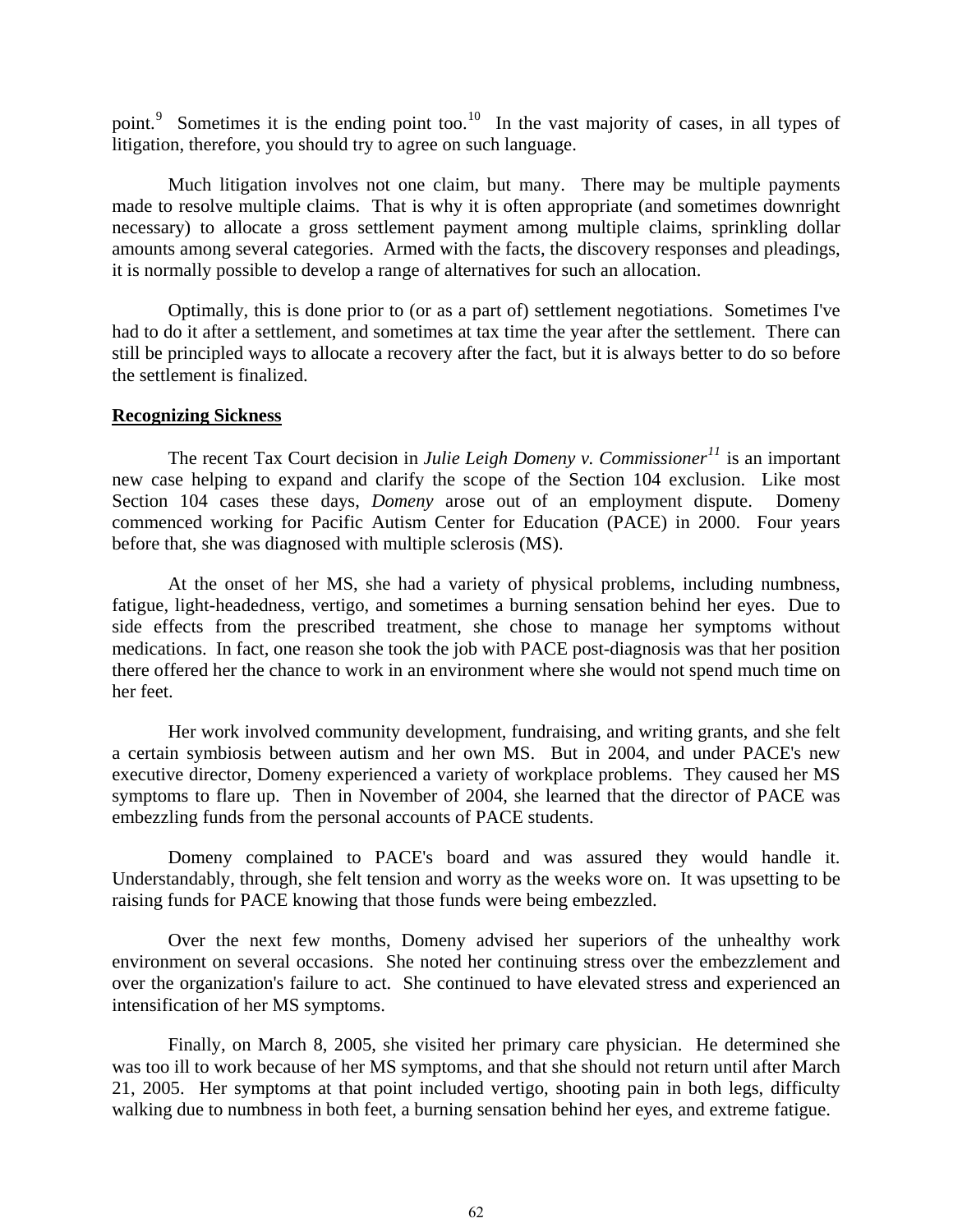Domeny's physician notified PACE of his diagnosis by facsimile on March 8, 2005, giving instructions that she should stay home until at least March 21, 2005. PACE's executive director called Domeny immediately thereafter, and he terminated her as of March 15, 2005. After that call, Domeny's physical MS symptoms started "spiking," including shooting pain up her legs, fatigue, burning eyes, spinning head, vertigo, and lightheadedness.

Domeny contacted a lawyer about her discharge, and her lawyer was able to negotiate a settlement without filing suit. The settlement agreement was entitled "Severance Agreement and Release of Claims," and noted that she had various potential causes of action or legal rights. The catalog of these legal rights included claims for termination of employment; rights under the California Fair Employment and Housing Act; rights under the Civil Rights Act of 1964, the Americans with Disabilities Act, the Age Discrimination in Employment Act, the Family and Medical Leave Act or the California Family Rights Act, the Fair Labor Standards Act, the California Labor Code or California Wage Orders, and any claims for breach of contract, breach of the covenant of good faith and fair dealing, invasion of privacy, infliction of emotional distress, defamation, and misrepresentation.

The settlement agreement awarded a total of \$33,308, and specified the following categories:

- **58,187.50** as compensation to Domeny, that would be reported as compensation (but paid to her lawyer);
- A second \$8,187.50, also paid to her attorney; and
- \$16,933 (paid directly to Domeny).

Domeny did not attend the negotiations between PACE's lawyer and her own lawyer. When she received her \$16,933 settlement, she understood it was to compensate her for physical injuries that occurred in a hostile work environment which PACE allowed to exist over an extended period. Domeny's intense MS symptoms continued to prevent her from working until sometime in 2006.

#### **Connecting the Dots**

Domeny reported the first \$8,187.50 as compensation income, and reported and deducted the legal fees. She excluded the \$16,933 from income. The sole question in the case was whether the \$16,933 settlement was excludable under Section 104.

The Tax Court found it clear that Domeny's exposure to a hostile and stressful work environment had exacerbated her MS symptoms. In fact, it reached a point where she was unable to work. Her doctor confirmed it. Domeny had notified her employer of her condition, and a short time later, she was fired.

She then met with a lawyer, and the lawyer and PACE's lawyer worked out a settlement. The settlement agreement contained a blanket release of all claims, and the payments were divided up. However, there was no specific or express statement of the payor's intent in making the payments. Did PACE intend to pay Domeny for physical sickness?

Despite an express statement on this point, Judge Gerber of the Tax Court said an inference could be drawn from the terms of the settlement agreement. Indeed, the manner in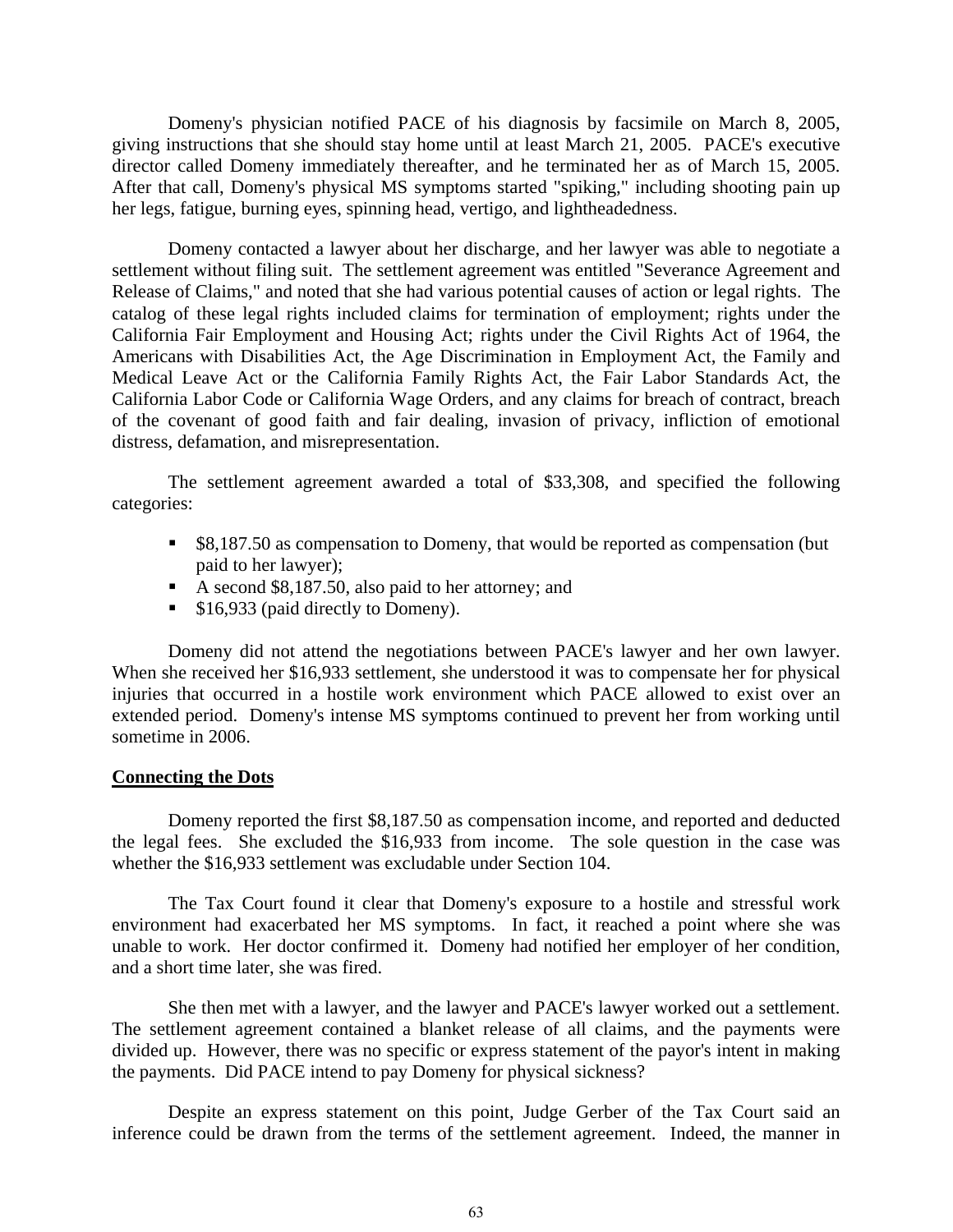which PACE agreed to pay out the settlement revealed a recognition of Domeny's claim and condition. The \$33,308 settlement was segregated into three distinct payments.

One payment of \$8,187.50 was reflected as employee compensation due to Domeny, which PACE agreed to pay directly to her attorney. Domeny reported that exact amount as wage compensation on her 2005 federal income tax return.

A second \$8,187.50 was also sent directly to her attorney, and PACE issued no Form 1099 or Form W-2 was issued to Domeny for that amount. The remaining \$16,933 was paid to Domeny directly, with no withholding. However, PACE did issue a Form 1099-MISC reflecting this payment as "non-employee compensation."

## **Tax Reporting Inferences**

Judge Gerber found that the differing tax and reporting treatments of these three payments demonstrated that PACE was aware that at least part of her recovery may not have been subject to tax due to physical illness. Coupled with that inference, the Tax Court was influenced by the fact that Domeny had advised PACE of her illness *before* her employment was terminated. Judge Gerber also found it likely that her attorney represented her circumstances to PACE in the course of settlement negotiations.

In short, it appeared that PACE must have taken her physical sickness into account. Indeed, Domeny had made no other claim. To the Tax Court, that meant it was reasonable to believe that PACE intended to compensate Domeny for her acute physical illness caused by her hostile and stressful work environment. To the Tax Court, this taxpayer demonstrated that her work environment exacerbated her existing physical illness.

There's been much talk of causation in tax cases, and yet this case was about PACE making Domeny's health worse, not making it bad to begin with. Yet in a footnote, the court noted that: "it is of no consequence that Petitioner had the MS condition before the flare-up caused by her hostile work environment."[12](#page-8-10) Judge Gerber was satisfied that the *only* reason Domeny received the \$16,933 payment was to compensate her for her physical injuries as manifested in her physical illness.

This may be a mere question of semantics, but Judge Gerber appears to have concluded that the payment was for "physical illness" which is a physical injury within the meaning of Section 104(a)(2). Surely it is a very small step to conclude that, in fact, the taxpayer's payment was made on account of her physical sickness, which would be no less excludable under Section  $104(a)(2)$ .

## **More Cases**

It may be difficult for clients to see the forest for the trees. It is also difficult to examine one's own circumstances dispassionately. There are, after all, many other tax cases in which Section 104 has been examined in the context of employment claims. In some of these, there are some pretty significant physical events or physical consequences befalling plaintiffs.

Yet in most Section 104 cases, it is difficult for plaintiffs to convince the IRS or the Tax Court that they were paid on account of personal physical injuries or personal physical sickness.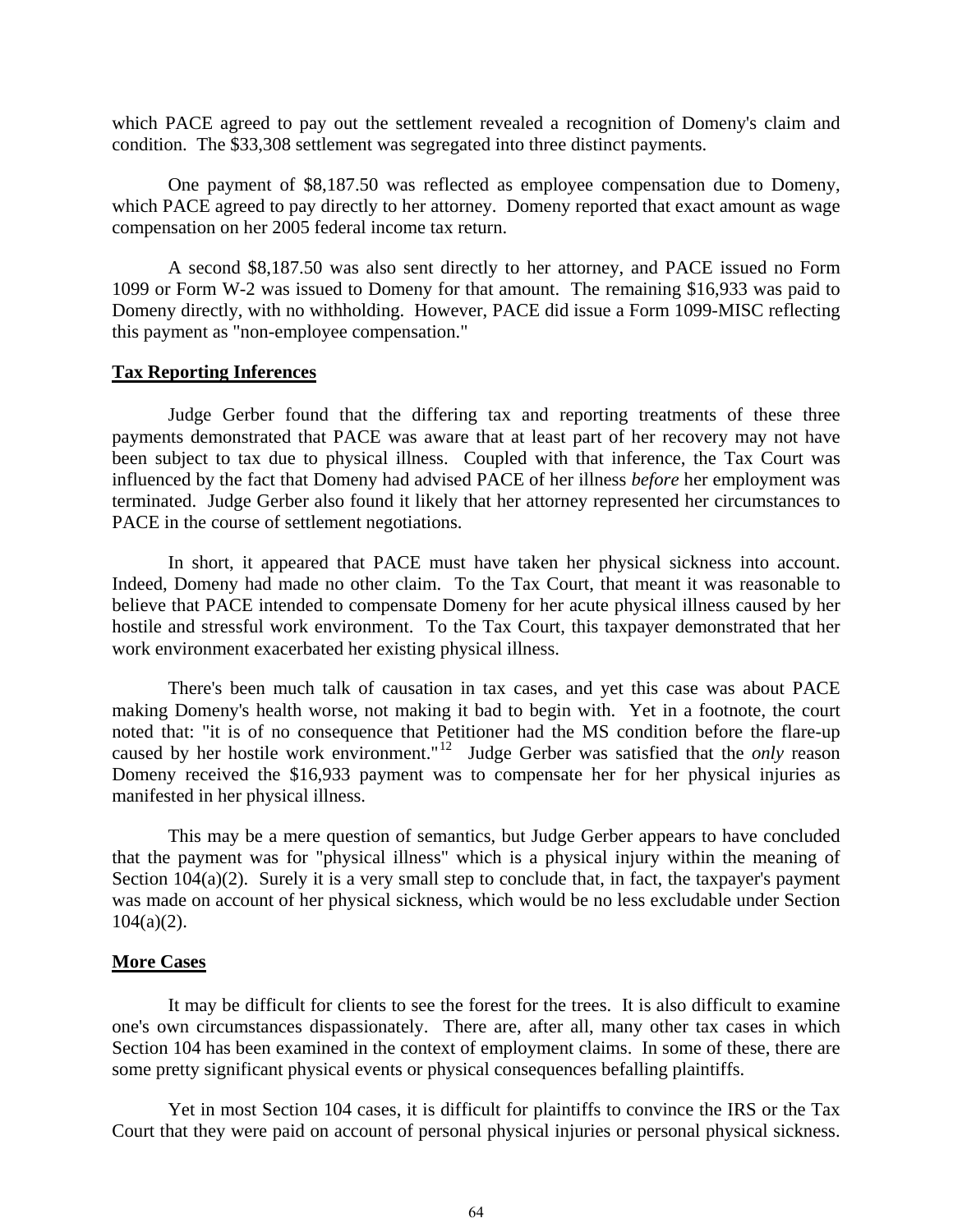Take *Justin W. Hansen v. Commissioner.*[13](#page-8-11) Hansen was a mineworker who was assaulted by his supervisor.

Hansen's supervisor threw him to the ground and pushed his face into limestone powder. Later, the supervisor came to Hansen's home and assaulted him there too, bruising him and producing a small cut on Hansen's foot. Hansen called the police, and filed a complaint with the Mine Safety and Health Administration. A few days later, Martin Marietta, which operated the mine, fired him.

Hansen went to a lawyer. When he received a settlement of \$120,000, you might think Hansen had a pretty good case that some (or all) of it should be excludable under Section 104. The settlement agreement allocated \$20,000 to back wages (on a Form W-2) and the other \$100,000 to "emotional distress and attorneys' fees." Hansen didn't report the \$100,000 and landed in Tax Court.

Despite having some pretty good physical facts, the Tax Court (Judge Chiechi) had an easy time concluding that this payment was for "emotional distress and legal fees" just as the settlement agreement said it was. The Tax Court even noted that Martin Marietta had issued a Form 1099-MISC for the \$100,000, further confirming (in the Tax Court's eyes) that the payor viewed the payment as taxable. (Judge Chiechi's observation on the Form 1099 stands in contrast to Judge Gerber's in *Domeny*.)

#### **Physical Effects?**

In many tax cases involving Section 104, there is little or no physical injury, no assault and no bruising. It often looks as if a taxpayer who is claiming some kind of sickness is really just claiming emotional distress. Consider *Jon E. Hellesen v. Commissioner.*[14](#page-8-12) Mr. and Mrs. Hellesen were both State Farm employees and both were fired.

Both claimed they suffered extreme and severe emotional distress, including lack of concentration, loss of self-esteem, embarrassment, anxiety, humiliation, and stress. Mr. Hellesen also claimed physical problems as a result of his termination. They included escalations in chest pain and aching pain and loss of sensitivity on the right side of his forehead, increased blood pressure, weight loss, upset stomach, irregular bowel movement, headaches, and emotional instability. He had one appointment each with two different physicians, but did not provide a diagnosis or even proof of medical expense.

Judge Vasquez of the Tax Court methodically reviewed the catalog of events and conditions, and clearly did not think too much was going on that was too serious. Yet Judge Vasquez seems to hang his hat primarily on the settlement agreement itself, noting that the settlement agreement did not allocate any portion of the amount among these claims. Furthermore, Judge Vasquez noted, physical injuries or sickness were not even alleged in the complaint. Not surprisingly, the Tax Court found Section 104 inapplicable.

In *Marion J. Wells*,<sup>[15](#page-8-13)</sup> the court considered the aftermath of an employment dispute over alleged gender discrimination. The taxpayer claimed that the discrimination led to her depression. However, the settlement agreement had ascribed the payment to "emotional distress due to depression." The settlement agreement specified that a Form 1099 would be issued, and it was. The Tax Court (Chief Special Trial Judge Panuthos) had an easy time concluding (on the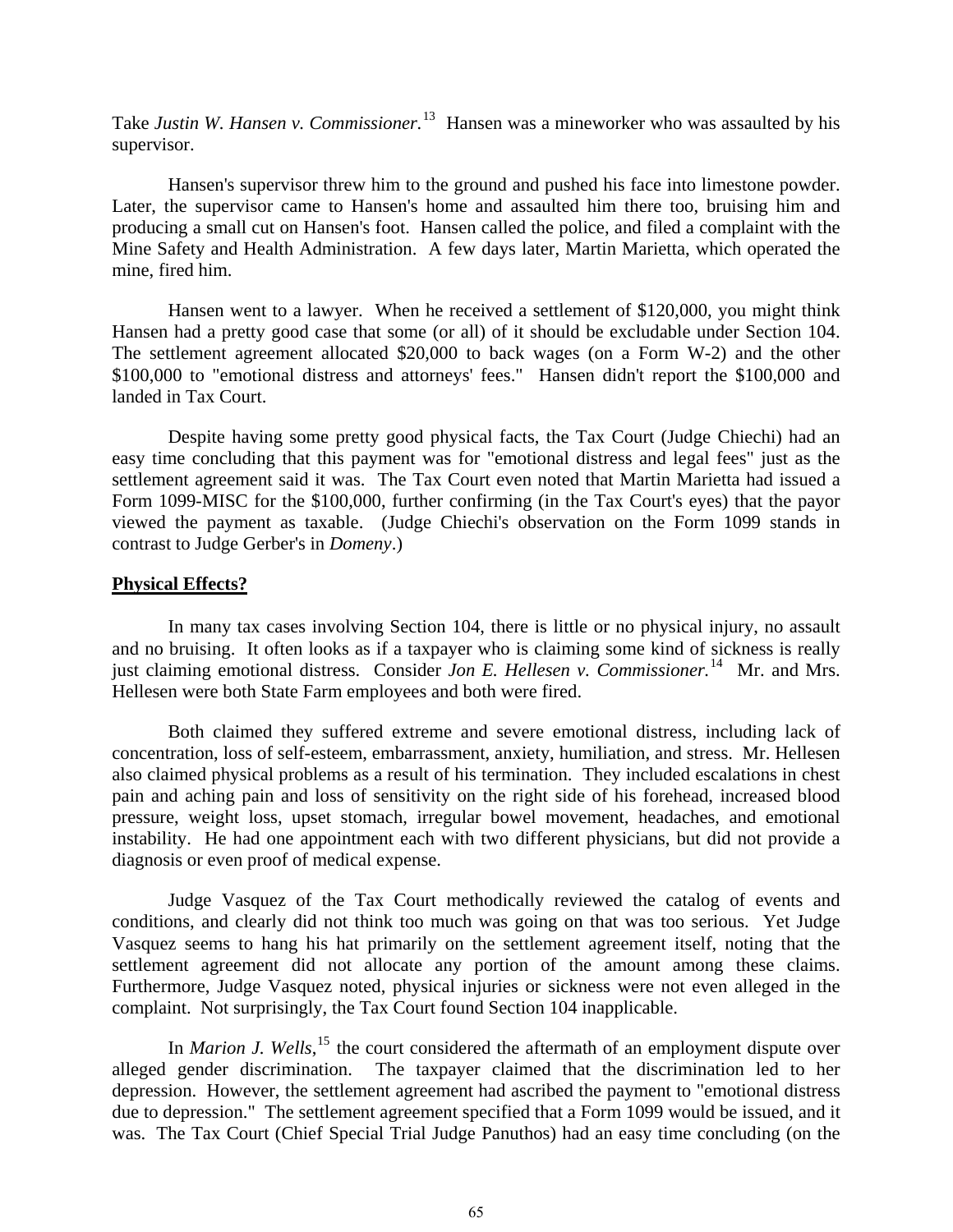government's motion for summary judgment) that there was no material issue of fact, and that this payment simply was not excludable.

In *Emblez Longoria v. Commissioner*, [16](#page-8-14)a New Jersey State trooper claimed racial discrimination and physical injuries. Longoria faced several physical incidents, including being forced to inhale noxious chemical agents during a training exercise that he said caused burning in his lungs. He was also singled out for extra laps of the swimming pool which he claimed sickened him.

More seriously, Longoria's requests for backup to help with a suspect were ignored. As a result, he injured his back when a suspect resisted arrest. Finally, at one point, other troopers piled gear in his locker. Longoria claimed he was injured when he opened the locker, dislodging its contents.

What about Longoria's settlement agreement? It was woefully plain, releasing everything but providing no tax allocation. He was paid a lump sum of \$156,667 and received a Form 1099. Trying to exclude the payment, he landed in Tax Court.

The Tax Court opinion is well-reasoned and thorough, and seems to reflect some misgivings. Judge Gustafson notes that Longoria clearly experienced various physical incidents. He even had some physical injuries. The problem was that none of these injuries was alleged in his complaint.

The court simply found that it could not agree that the State of New Jersey had agreed to settle *because* of any of these physical claims. Given that Longoria had the burden to prove what damages were paid on account of physical injuries or physical sickness, the court felt compelled to treat the entire amount as taxable.

#### **Cause and Effect**

The Tax Court's Judge Gerber (who decided the *Domeny* case) came out differently in *Paul J. and Allen C. Prinster v. Commissioner.[17](#page-8-15)* Paul Prinster was fired and suffered mental distress. He claimed that his hypertension, hyperlipidemia, and other ailments were caused by his mental distress. He received a \$76,500 settlement and despite receiving a Form 1099, claimed it was not income.

Judge Gerber found that Prinster did not sufficiently show that his ailments resulted from his termination. In fact, Judge Gerber commented that the record showed he had *already* been suffering from hyperlipidemia, and that any other symptoms could have been the product of his diet and lifestyle. He simply failed to carry his burden of proof. The settlement was therefore taxable.

*Prinster* is a nice contrast with *Domeny*. Judge Gerber discerns the former to be an employment dispute, not unlike the kinds of disputes that often produce emotional distress and even physical ailments. But there was a fundamental lack of follow through, from complaint to diagnosis.

In contrast, *Domeny* involved patently serious illness and demonstrable causation. True, PACE did not *cause* the MS, but it clearly exacerbated it. PACE's actions clearly caused the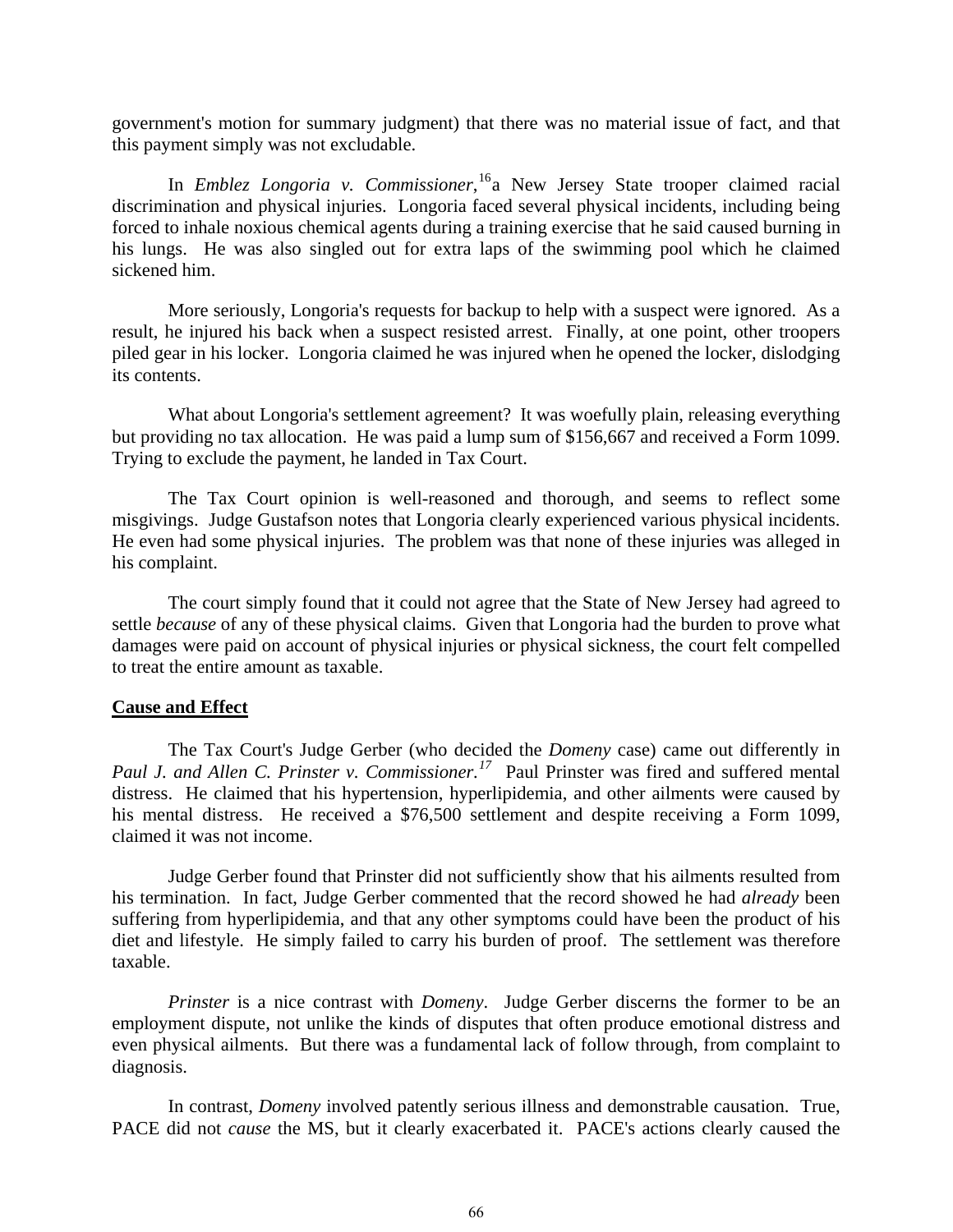uptick in Domeny's symptoms. Moreover, they were not symptoms of emotional distress; they were symptoms of physical illness that were substantial enough to constitute a physical injury.

It was Judge Goeke who reached the "no exclusion" holding in *Hartford and Josephine Shelton v. Commissioner.*<sup>[18](#page-8-16)</sup> Shelton had been employed by Dial Corp. and suffered sexual harassment. As a result of the harassment, she developed severe emotional problems and sought medical help.

She took anti-depressants and other medication. She filed a claim with the EEOC, and eventually signed a release under which she received \$123,500. She was issued a Form 1099 for the entire amount, but claimed it was all excludable under Section 104.

Judge Goeke had an easy time with this one. He concluded that although Shelton may have suffered physical injury as a result of her sexual harassment, her settlement payment was not excludable. (Interestingly, Judge Goeke refers to it as physical injury, not physical sickness.) The settlement agreement itself said that the money was for emotional pain, suffering, inconvenience, and mental anguish. Physical injury was not mentioned.

## **Is it Soup Yet?**

We all like bright lines. For this reason, the "observable bodily harm" standard developed by the IRS in the wake of the 1996 statutory change is understandable. It may even be a convenient line. Yet it has not worked very well, and it is unjust.

Anyone wanting to argue the administrative efficiency of the bright line "observable bodily harm" standard may want to review the Tax Court's collected cases over the last few years.<sup>[19](#page-8-17)</sup> For that matter, you could even look at the court's current docket. As the Taxpayer Advocate has pointed out, there are a huge number of these Section 104 cases. That can't be efficient. The Tax Court judges have to deal with these cases. They are very repetitive, seem to put the court in a no-win position, and must be frustrating to handle.

Yet most Americans have an excuse for continuing to litigate the murky scope of the exclusion provided by Section 104. Perhaps dedicated tax professionals may be chargeable with the knowledge that the Service expects observable bodily harm for an exclusion. However, most people still don't know this. It is not even easy to articulate what is and isn't excludable, even if you read all that the Service and the Tax Court issues.

On that topic, the Service hasn't exactly done a great job with its regulations. The Section 104 regulations were unchanged from 1970 (long before the 1996 statutory change) to [20](#page-8-18)09. Finally in 2009, proposed regulations were issued.<sup>20</sup> Yet even after this hiatus of 13 years after the 1996 sea change, the 2009 regulatory iteration failed to include *any* information about what *physical* means, about what physical *sickness* means, or about the causal link that needs to be shown. That is a shame.

Of course, the Service has issued many private letter rulings. One of the most notable is the bruise ruling, Letter Ruling  $200041002<sup>21</sup>$  $200041002<sup>21</sup>$  $200041002<sup>21</sup>$  There, the Service lays down its (arguably) sensible approach to bifurcating damages in a serious sexual assault and harassment case arising in the employment context. Yet neither that ruling nor any since has discussed the tougher case,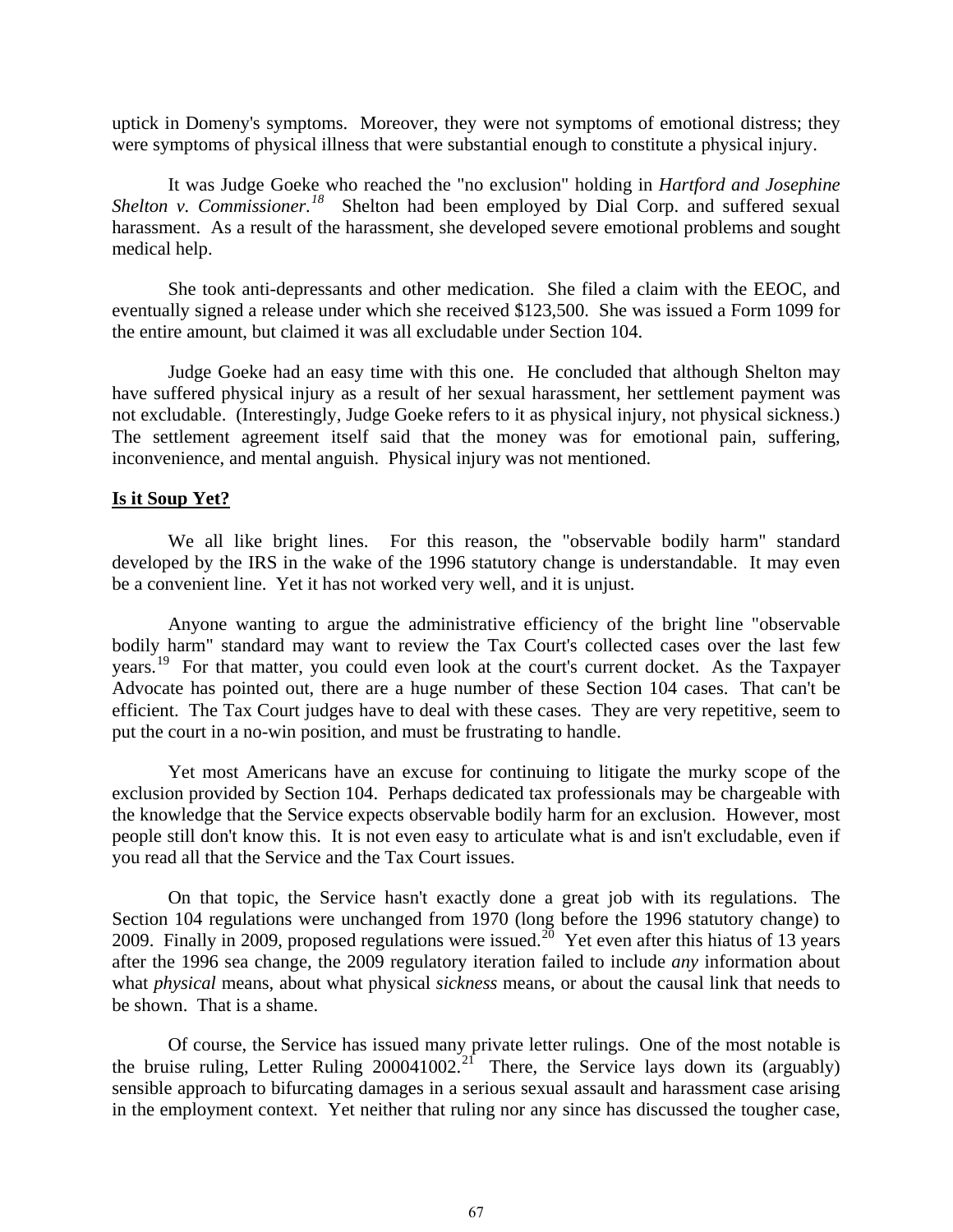where physical sickness is arguably caused by or exacerbated by the defendant. (The *Domeny* case is clearly correct, and I hope the IRS embraces it.)

I say "arguably" in the preceding paragraph because in most litigation there is a settlement, not a judgment. Rarely is there a judicial finding that the defendant *actually caused* the harm. It may be quite clear that the plaintiff *says* so and that the defendant denies it. Yet if most cases settle (which they do), it follows that in most cases there is no definitive causal finding of who did what to whom.

The settlement agreement (even one that is properly specific as to the nature of the payment and its character for tax purposes), will usually be clear that the defendant is not admitting anything. One can read the situation as involving a defendant willing to pay something for fear that it *will* be found to have caused it. That ought to be all the causation one needs.

The Service has (appropriately) presumed observable bodily harm in some circumstances, but that alone does not fix the problem. Indeed, as laudable as the Service was in Chief Counsel Advice 200809001<sup>[22](#page-8-20)</sup> (presuming observable bodily harm in a sex abuse case at least on particular facts), it doesn't say anything about physical sickness.

Just what is physical sickness, anyway? Is it physical illness? Is it physical illness giving rise to physical injury? Should the semantics matter?

Of course, the statute is quite clear that it excludes from income damages paid on account of physical injuries *or* physical sickness. Judge Gerber seems right to use the preferred nomenclature, finding that the \$16,933 payment to Domeny "was to compensate her for her physical injuries." Yet through much of the opinion, he uses the term "physical illness," presumably a synonym for physical sickness.

Most of the tax cases that have expressly raised the physical sickness wing of Section 104 have been lackluster. In contrast, *Domeny* is a bell ringer. Excluding the payment, Judge Gerber says that the taxpayer "has shown that her work environment exacerbated her existing physical illness." Despite the lack of specific wording in the settlement agreement, that, he ruled, was the reason for the defendant's payment.

# **Conclusion**

<u>.</u>

Judge Gerber's decision in *Domeny* is an important and laudable one. The facts presented in the case have the ring of truth, and Judge Gerber's reasoning and conclusions are surely correct. As Taxpayer Advocate Nina Olsen points out, we seem to be learning more all the time about the nexus between physical and mental, between action and illness.

Of course, there may be some taxpayers who will claim they were "made sick" and who may exaggerate such claims. However, that is not a reason to deny the righteous the appropriate tax treatment for their recoveries.

<span id="page-7-0"></span> $1$  Robert W. Wood practices law with Wood & Porter, in San Francisco (www.woodporter.com), and is the author of *Taxation of Damage Awards and Settlement Payments* (4th Ed. 2009), *Qualified Settlement Funds and Section 468B* (2009), and *Legal Guide to Independent Contractor Status* (4th Ed. 2007), all